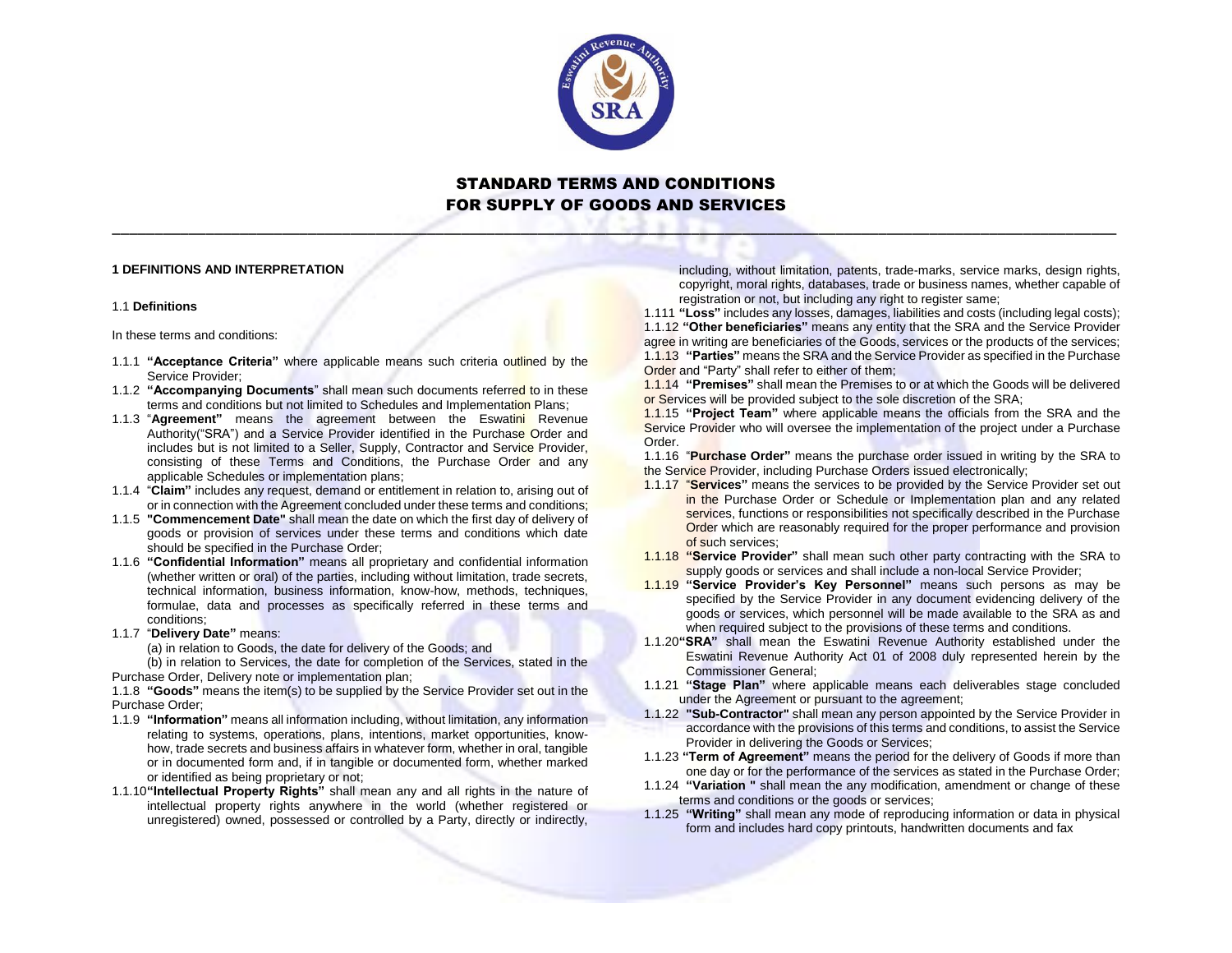

\_\_\_\_\_\_\_\_\_\_\_\_\_\_\_\_\_\_\_\_\_\_\_\_\_\_\_\_\_\_\_\_\_\_\_\_\_\_\_\_\_\_\_\_\_\_\_\_\_\_\_\_\_\_\_\_\_\_\_\_\_\_\_\_\_\_\_\_\_\_\_\_\_\_\_\_\_\_\_\_\_\_\_\_\_\_\_\_\_\_\_\_\_\_\_\_\_\_\_\_\_\_\_\_\_\_\_\_\_\_\_\_\_\_\_\_\_\_ transmissions, but excludes information or data in electronic form and "Written" and "Write" shall have a corresponding meaning.

## 1.2 **Interpretation**

1.2.1 In these terms and conditions the following rules of interpretation apply unless the contrary intention appears:

1.2.1.1 headings are for convenience only and do not affect the interpretation of these terms and conditions;

1.2.1.2 the singular includes the plural and vice versa;

1.2.1.3 words that are gender neutral or gender specific include each gender

1.2.1.4 where a word or phrase is given a particular meaning, other parts of speech and grammatical forms of that word or phrase have corresponding meanings;

1.2.1.5 the words "such as", "including", "particularly" and similar expressions are not used as, nor are intended to be interpreted as, words of limitation.

1.2.3 any reference in these terms and conditions to:

1.2.3.1**"business hours"** shall be construed as being the hours between 08h00 and 17h00 on any business day.

- 1.2.3.2 **"days"** shall be construed as calendar days unless qualified by the word "business", in which instance a "business day" will be any day other than a Saturday, Sunday or public holiday as gazetted by the government of the kingdom of Swaziland from time to time;
- 1.2.3.3 **"law"** means any law of general application and includes the common law and any statute, constitution, decree, treaty, regulation, directive, bylaw, order or any other enactment of legislative measure of government statutory or regulatory body which has the force of law;

1.2.3.4 **"person"** means any person, company, a body corporate, trust, partnership or other entity whether or not having separate legal personality.

1.2.3.5 **"supply"** shall be used interchangeably with the words **"Delivery of Goods"** or **"Performance of Services"**.

1.2.4 the words **"include"** and **"including"** mean **"include without limitation"** and **"including without limitation"**. The use of the words **"include"** and **"including"**  followed by a specific example or examples shall not be construed as limiting the meaning of the general wording preceding it;

1.2.5 the words **"shall"** and **"will"** and **"must"** used in the context of any obligation or restriction imposed on a party have the same meaning;

1.2.6 words and expressions defined in any clause shall, unless the application of any such word or expression is specifically limited to that clause, bear the meaning assigned to such word or expression throughout these terms and conditions;

1.2.7 unless otherwise provided, defined terms appearing in this Agreement in title case shall be given their meaning as defined, while the same terms appearing in lower case shall be interpreted in accordance with their plain English meaning;

1.2.8 a reference to any statutory enactment shall be construed as a reference to that enactment as at the Commencement Date and as amended or substituted from time to time;

- 1.2.9 unless specifically otherwise provided, any number of days prescribed shall be determined by excluding the first and including the last day or, where the last day falls on a day that is not a business day, the next succeeding business day;
- 1.2.10 if the due date for performance of any obligation in terms of this Agreement is a day which is not a business day then (unless otherwise stipulated) the due date for performance of the relevant obligation shall be the immediately preceding business day;
- 1.2.11 where in the Purchase Order figures are referred to in numerals and in words, and there is any conflict between the two, the words shall prevail, unless the context indicates a contrary intention;

1.2.12 the rule of construction that an Agreement shall be interpreted against the Party responsible for drafting it, shall not apply to the Agreement;

- 1.2.13 the expiration or termination of the Agreement shall not affect such of the provisions of the Agreement as expressly stated provided that they will operate after any such expiration or termination or which of necessity must continue to have effect after such expiration or termination, notwithstanding that the clauses themselves do not expressly provide for this;
- 1.2.14 no provision of this terms and conditions shall (unless otherwise stipulated) constitute a stipulation for the benefit of any person (*stipulatio alteri*) who is not a party to the Agreement;

1.2.15 whenever any person is required to act "as an expert and not as an arbitrator" in terms of these terms and conditions, then:

1.2.15.1 the determination of the expert shall (in the absence of manifest error) be final and binding;

1.2.15.2 subject to any express provision to the contrary, the expert shall determine the liability for his or its charges, which shall be paid accordingly;

- 1.2.15.3 the expert shall be entitled to determine such methods and processes as he or it may, in his or its sole discretion, deem appropriate in the circumstances provided that the expert may not adopt any process which is manifestly biased, unfair or unreasonable;
- 1.2.15.4 the expert shall consult with the relevant parties (provided that the extent of the expert's consultation shall be in his or its sole discretion) prior to rendering a determination; and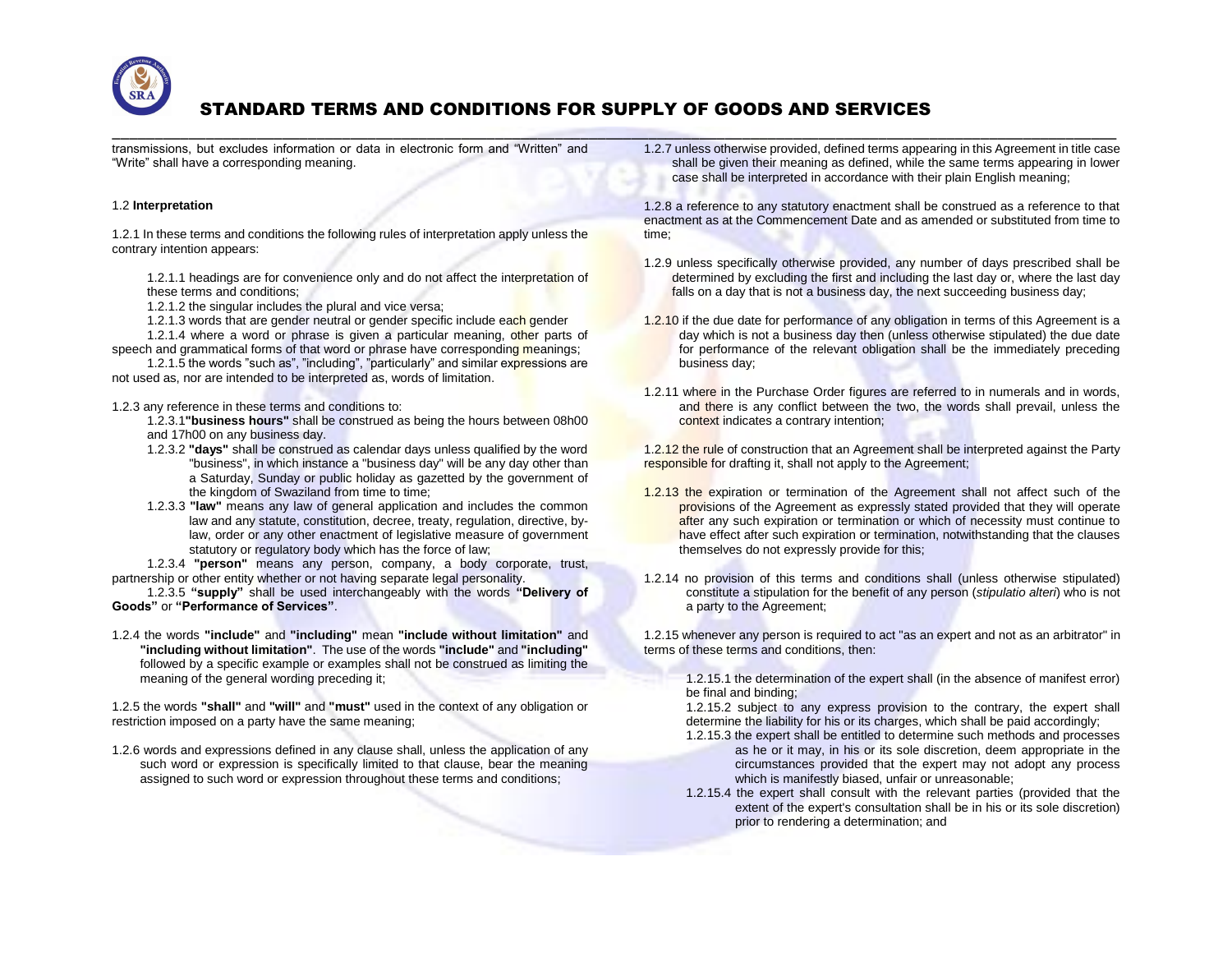

\_\_\_\_\_\_\_\_\_\_\_\_\_\_\_\_\_\_\_\_\_\_\_\_\_\_\_\_\_\_\_\_\_\_\_\_\_\_\_\_\_\_\_\_\_\_\_\_\_\_\_\_\_\_\_\_\_\_\_\_\_\_\_\_\_\_\_\_\_\_\_\_\_\_\_\_\_\_\_\_\_\_\_\_\_\_\_\_\_\_\_\_\_\_\_\_\_\_\_\_\_\_\_\_\_\_\_\_\_\_\_\_\_\_\_\_\_\_

- 1.2.15.5 having regard to the sensitivity of any confidential information, the expert shall be entitled to take advice from any person considered by him or it to have expert knowledge with reference to the matter in question.
- 1.2.17 under these terms and conditions the words **"clause"** or **"clauses"** and **"annexure"** or **"annexures"** and **"schedule"** or **"schedules"** or refer to such terms of the agreement and accompanying documents attached to the Purchase Order.

### **2 PURCHASE ORDERS**

- 2.1 **Terms and Conditions of Purchase Order**
- 2.1.1 These terms and conditions apply to all Purchase Orders issued by the SRA.

### 2.2 **Acceptance by Service Provider**

2.2.1 Upon the Service Provider's acceptance (whether in writing or by conduct) of the Purchase Order, the Service Provider agrees to these terms and conditions.

### 2.3 **Variation**

2.3.1 Any variation to these terms and conditions, including any Purchase Order, Specifications, quantity or quality of the Goods or Service must be in writing and signed by the parties. Under no circumstances will any terms or conditions contained in, or endorsed upon, any correspondence, invoices or documents issued by the Service Provider in connection with a Purchase Order issued by the SRA or otherwise stated by the Service Provider in making a quotation or accepting or acknowledging a Purchase Order, be binding upon the SRA or deemed to form any part of these terms and conditions unless agreed to by the SRA.

## **3 FOR THE SUPPLY OF GOODS**

## 3.1 **Supply of Goods**

The Service Provider shall supply the Goods and/ or carry out the whole of the work required by the Agreement in a proper and professional manner to the satisfaction of SRA and in accordance with these terms and conditions.

## 3.2 **Delivery**

# **4 FOR THE PROVISION OF SERVICES**

#### 4.1 **Performance of Services**

The Service Provider shall perform the Services in a proper and professional manner to the satisfaction of the SRA and in accordance with these terms and conditions.

The Service Provider shall deliver the Goods to the address stated in the Purchase Order on the Delivery Date, unless the Service Provider is notified otherwise in writing by the SRA.

## 3.3 **Inspection prior to delivery**

Prior to delivery, the SRA may enter the Service Provider's premises to make such inspections and tests as may be deemed necessary to ensure that the Goods comply with these terms and conditions and the Service Provider must give all necessary assistance with such inspections and tests. The SRA shall inspect the goods upon delivery and together with the Service Provider conduct the necessary processes post-delivery.

## 3.4 **Risk**

Goods supplied by the Service Provider to the SRA are entirely at the Service Provider's risk up to the time of acceptance of the Goods by the SRA.

## 3.5 **Passing of ownership**

Ownership of the Goods passes to the SRA upon the earlier of delivery of the Goods by the Service Provider and upon payment, without prejudice to any rights of rejection that the SRA may have.

### 3.6 **Warranties**

The Service Provider represents, warrants and undertakes in relation to the Goods that:

3.6.1 the Goods will be free from defects (latent or otherwise);

3.6.2 it is the owner or has the authority to sell the Goods;

3.6.3 it has the right to sell the Goods and upon delivery to the SRA, the Goods are free from any charge or other encumbrance:

3.6.4 where the Goods are supplied by reference to a sample or description, the Goods correspond with the sample and description, in terms of quality and all other respects;

3.6.5 the Goods are of merchantable quality; and

3.6.6 it has informed itself of the purposes for which the Goods are to be acquired by the SRA and that the Goods are fit for those purposes and that it is reasonable for the SRA to rely on the skill and judgment of the Service Provider. 3.6.7 the goods supplied hereunder are subject to the manufacturer's warranty which does not exclude the Service Provider from liability for any defective goods.

#### 4.2 **Time for performance**

The Service Provider shall perform the Services promptly and in accordance with any time-table which has been agreed in writing by the SRA in the Purchase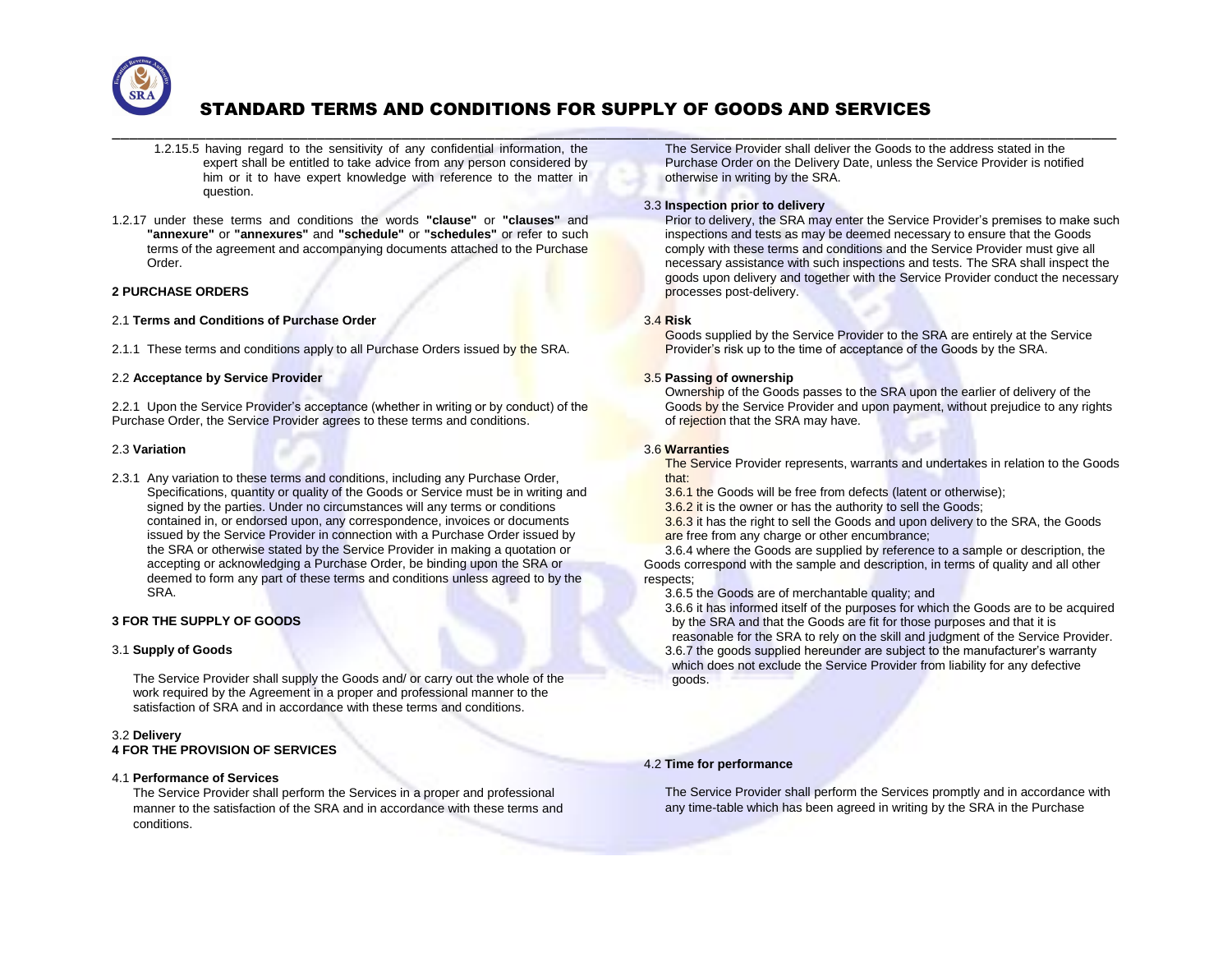

\_\_\_\_\_\_\_\_\_\_\_\_\_\_\_\_\_\_\_\_\_\_\_\_\_\_\_\_\_\_\_\_\_\_\_\_\_\_\_\_\_\_\_\_\_\_\_\_\_\_\_\_\_\_\_\_\_\_\_\_\_\_\_\_\_\_\_\_\_\_\_\_\_\_\_\_\_\_\_\_\_\_\_\_\_\_\_\_\_\_\_\_\_\_\_\_\_\_\_\_\_\_\_\_\_\_\_\_\_\_\_\_\_\_\_\_\_\_

order, Schedule or implementation plan for the performance of the Services, and complete performance of the same by the Delivery Date.

## 4.3 **Warranties**

The Service Provider represents, warrants and undertakes in relation to the performance of the Services:

- 4.3.1 that the performance of work and services pursuant to these terms and conditions shall conform to the highest professional standards, and the Service Provider shall use its best efforts to ensure such delivery or performance.;
- 4.3.2 that it will use proper, relevant and professionally qualified key personnel to render the delivery of the services under these terms and conditions;
- 4.3.3 to cooperate with the SRA's personnel and shall not interfere with the conduct of the SRA's business. The Service Provider shall further observe all rules. regulations and security requirements of the SRA.
- 4.3.4 that during the term of the agreement hereunder, the Service Provider shall not render such similar services if such will be in conflict with the performance of the services herein rendered, to any other person or entity and shall subject to clause 11 not disclose any information to any other person or entity not directly involved in the program for which the consultancy services are rendered.
- 4.3.5 that it has informed itself of the nature of the Services and the materials necessary for the performance of the Services; and
- 4.3.6 that it has thoroughly inspected the site at which the Services are to be performed.
- 4.3.7 that all documents that it has submitted to the SRA in accordance with clause 11.1 and any other documents, methodology, tools, specifications, drawings, sketches, models, samples, records, ideas, concepts, data, information, reports, analysis, artwork, logos, graphics, video, text, and other materials, including without limitation, financial data developed by the Service Provider for purposes under the agreement shall become the property of the SRA, subject to clause 12. On termination or expiry of the Agreement, the Service Provider shall deliver same to the SRA.

#### **4.4. Place where service to be performed**

The Service Provider shall perform the services at the premises specified in the Purchase Order, or at such other place as the SRA may direct.

**4.5 Acceptance**

The Service Provider shall outline his acceptance criteria for the SRA to use when accepting deliverables outlined in the Agreement.

## **5 SUPPLY NOT IN ACCORDANCE WITH AGREEMENT**

## 5.1 Notice of Claim

The SRA may inspect the Goods or Services after delivery or performance and may give written notice to the Service Provider that the supply is not in accordance with the Agreement. Where notified by the SRA, the Service Provider shall promptly replace the relevant Goods or re-perform the relevant Services at its own costs.

- 5.2 The SRA to withhold payment;
- 5.2.1 In the event that the Service provider fails to render the proper delivery of the Goods or performance of the Services, the SRA may withhold payment of any amount owing by the SRA to the Service Provider on any account whatsoever, whether under the Agreement, until such time that the Service Provider has rendered proper delivery of the Goods or performance of the Services.

5.2.2 The Service Provider shall not make a set-off against the SRA for any reason whatsoever.

# 5.3 Costs of return of Goods

If the SRA claims that the Goods or service is not in accordance with the Agreement and subsequently returns the Goods to the Service Provider at the SRA's expense, the Service Provider shall refund or reimburse any losses incurred by the SRA.

5.4 The Service Provider shall not be liable for any damaged Good which are damaged as a result of the negligence of the SRA or its Employees upon or postdelivery of the Goods.

## **6 PRICE**

6.1 The Price in Purchase Order

The price payable for the Supply of the Goods and Services is the price as set out in the Purchase Order.

6.2 Costs included in price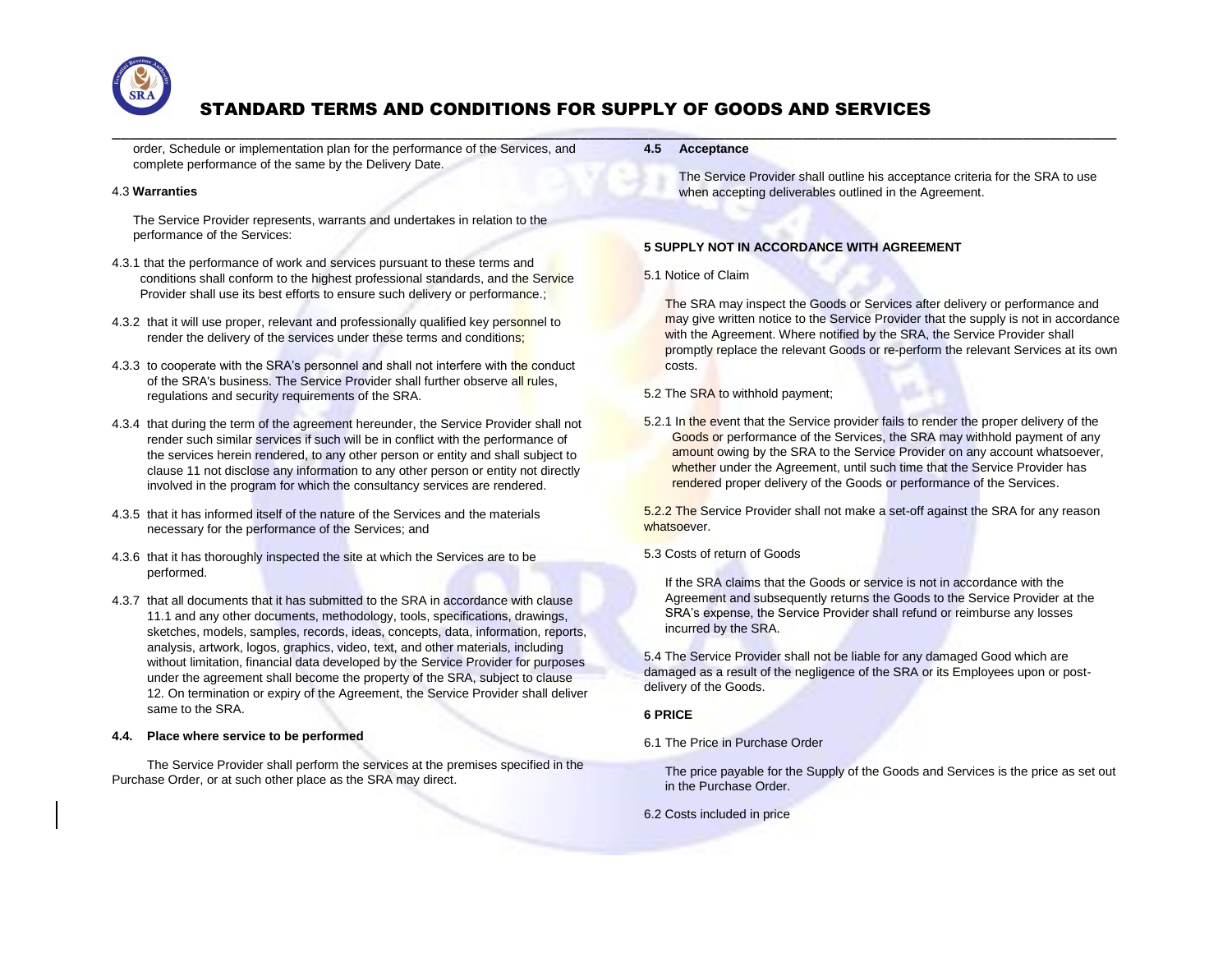

\_\_\_\_\_\_\_\_\_\_\_\_\_\_\_\_\_\_\_\_\_\_\_\_\_\_\_\_\_\_\_\_\_\_\_\_\_\_\_\_\_\_\_\_\_\_\_\_\_\_\_\_\_\_\_\_\_\_\_\_\_\_\_\_\_\_\_\_\_\_\_\_\_\_\_\_\_\_\_\_\_\_\_\_\_\_\_\_\_\_\_\_\_\_\_\_\_\_\_\_\_\_\_\_\_\_\_\_\_\_\_\_\_\_\_\_\_\_

## Unless otherwise stated, the price:

6.2.1 is inclusive of VAT and where applicable duties, levies, accommodation fees; and

6.2.2 also includes all of the Service Provider's costs, including all packaging, loading, delivery to the address stated in the Purchase Order, testing and certification and travel and subsistence expenses.

## **7 INVOICE AND PAYMENT**

7.1 Service Provider to provide Invoice

The Service Provider shall provide a valid invoice for each Purchase Order and attach all necessary substantiating documentation.

#### 7.2 Payment of invoice

Subject to the performance by the Service Provider of its obligations under the Agreement, the SRA will pay all correct and valid invoices within thirty (30) days of the date of receipt of an invoice.

#### 7.3 Stage Plan

Where applicable the amount payable under clause 7.2 may be payable after each stage plan as may be agreed by the parties.

## **8 GENERAL SERVICE PROVIDERS' OBLIGATIONS**

#### 8.1. Undertakings

8.1.1 The Service Provider represents, warrants and undertakes to SRA that in performing in terms of the Agreement:

8.1.1.1 it will at all times be suitably qualified and experienced, and will exercise due skill, care and diligence;

- 8.1.1.2 where applicable it has obtained and will maintain all necessary consents, licences, permits and authorisations (other than those which the SRA is expressly required to obtain under the Agreement);
- 8.1.1.3 it will ensure all its personnel who provide the Services (either in part or in full) are of sound character and ethics;
- 8.1.1.4 it will comply with all applicable laws.

8.1.2 The Service Provider warrants that it has entered into this Agreement without relying on any representation by SRA or any other person.

8.1.3 The Service Provider agrees to make its own enquiries to confirm the accuracy of any information or documents supplied by the SRA, and may not merely rely on any such information or document.

## 8.2 Documents

- 8.2.1 All necessary documentation and certification must be supplied to SRA and the supply will not be considered complete until all necessary documents and certificates have been received by SRA in correct, valid and good order.
- 8.2.2 Any document or other property (tangible or intangible) supplied by SRA to the Service Provider remains (as between SRA and the Service Provider) the property of SRA and must be returned immediately to SRA upon request, completion of the supply or provision of the services.

## **9 INDEMNITY**

- 9.1 Service Provider indemnities
- 9.1.1 The Service Provider is liable for and indemnifies the SRA and its officers, agents and employees in respect of any Losses sustained, incurred or suffered by any of them as a result of:
	- 9.1.1.1 any defect, inherent or otherwise, in the Supply or any part of the Supply, including but not limited to the replacement of any defective Supply by the Service Provider at no cost to the SRA;
	- 9.1.1.2 any Claim that the receipt, possession or use of the Goods or Services by the SRA infringes the intellectual property right or other rights of any person;
	- 9.1.1.3 any breach of this Agreement by the Service Provider; and
	- 9.1.1.4 any personal injury, death, disease or illness (including mental illness) of any person or loss of, or damage to, or loss of use of, any property of any person to the extent caused by the Service Provider, though negligence, omission or willful conduct
- 9.2 No consequential loss

The SRA will not under any circumstances be liable to the Service Provider for any loss of profit or for any loss of an indirect, special or consequential nature whatsoever and howsoever suffered by the Service Provider.

#### **10 INSURANCE REQUIRED BY SERVICE PROVIDER**

10.1 Unless otherwise specified in the Purchase Order, the Service Provider must hold the insurances that a prudent Service Provider of the Goods and Services would hold, including: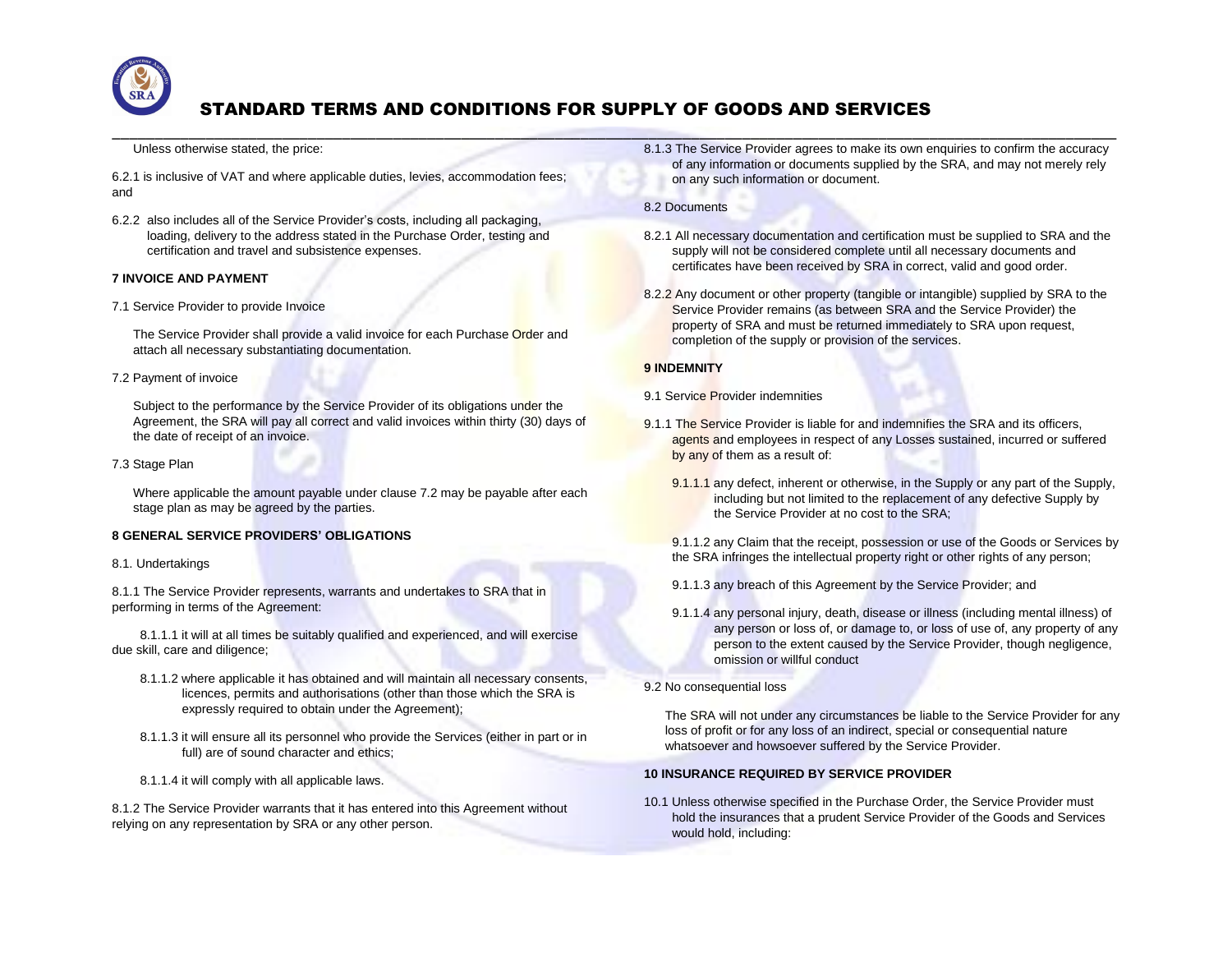

\_\_\_\_\_\_\_\_\_\_\_\_\_\_\_\_\_\_\_\_\_\_\_\_\_\_\_\_\_\_\_\_\_\_\_\_\_\_\_\_\_\_\_\_\_\_\_\_\_\_\_\_\_\_\_\_\_\_\_\_\_\_\_\_\_\_\_\_\_\_\_\_\_\_\_\_\_\_\_\_\_\_\_\_\_\_\_\_\_\_\_\_\_\_\_\_\_\_\_\_\_\_\_\_\_\_\_\_\_\_\_\_\_\_\_\_\_\_

10.1.1 insurance to cover physical loss or damage to the Goods;

10.1.2 workmen's compensation insurance as required by law; and

10.1.5 if Services are to be provided by Service Provider's personnel, professional indemnity insurance.

# **11 CONFIDENTIAL INFORMATION**

- 11.1 Any information received by the Service Provider in furtherance of the obligations under the Agreement or which concern any of the affairs of the SRA, will be treated by the Service Provider in full confidence and will not be released to any other persons or entities, whether during the tenure of the Agreement or after termination, without the prior written consent of the SRA, except as may be necessary in the ordinary course of performing the services under this Agreement.
- 11.2 Clause 11.1 shall not apply to SRA's information that;
- 11.2.1 is in the public domain;
- 11.2.2 the Service Provider is required by law to disclose;
- 11.2.3 the Service Provider is required to disclose to its insurers or legal advisers;

11.2.4 is necessary for the Service Provider to disclose in order to reasonably perform the services;

11.2.5 is information that the Service Provider independently developed; or

11.2.6 the Service Provider received from a third party without restriction and without breach of a duty of confidentiality.

11.3 The SRA agrees to keep confidential and not to disclose to any third party any methodology or technology the Consultant uses to perform the services.

# **12 INTELLECTUAL PROPERTY**

- 12.1 The SRA hereby warrants that any instructions given in relation to the Service Provider's use of any third party item supplied directly or indirectly by the SRA shall not cause the Service Provider to infringe any third party's Intellectual Property Rights in such item.
- 12.2 The foregoing states the entire liability of the Service Provider with regard to the infringement of any Intellectual Property Right by the utilisation of the

Deliverables by or on behalf of the SRA or in connection with the receipt of the Goods or Services.

12.3 The Service Provider owns or hold the rights lawfully to the copyright and all other intellectual property rights, whether oral or written, tangible or intangible, in the service, the product of the service, the methodology and technology it uses to perform the services and in its working papers. SRA shall be given ownership of the product of the service in its final and tangible form upon payment of the Service Provider's fees due.

## **13 BREACH OF CONTRACT**

Save for as otherwise provided in clause 14 or elsewhere in the Agreement, if the Service Provider breaches any material provision of this Agreement and fails to cure the breach within seven (7) days after receipt of written notice from the SRA specifying the breach and requiring the Service Provider to remedy the breach, then the SRA may terminate this Agreement without further notice, which right of termination shall be in addition to, and not in lieu of, all other rights and remedies the SRA may have against the Service Provider under this Agreement or at law .

## **14 DEFAULT AND TERMINATION**

14.1 Termination

- 14.1.1 The SRA may terminate the Agreement with immediate effect by providing written notice to the Service Provider if:
	- 14.1.1.1 the Service Provider is in breach of this Agreement and such breach is incapable of being remedied (including if the Service Provider advises the SRA that it is unable or unwilling to complete performance of the Agreement);
	- 14.1.1.2 the Service Provider is in breach of this Agreement and such breach is capable of being remedied, but the Service Provider fails to remedy the breach within seven (7) days of its receipt of a notice requiring it to do so;

14.1.1.3 the Service Provider or the Service Provider's personnel act or omit to act in a manner calculated or likely to bring the SRA into disrepute; or

14.1.1.4 the Service Provider is subject to an Insolvency Event, (each an Event of Default).

14.1.1.5 the Service Provider or any of its Personnel makes a fraudulent misrepresentation ;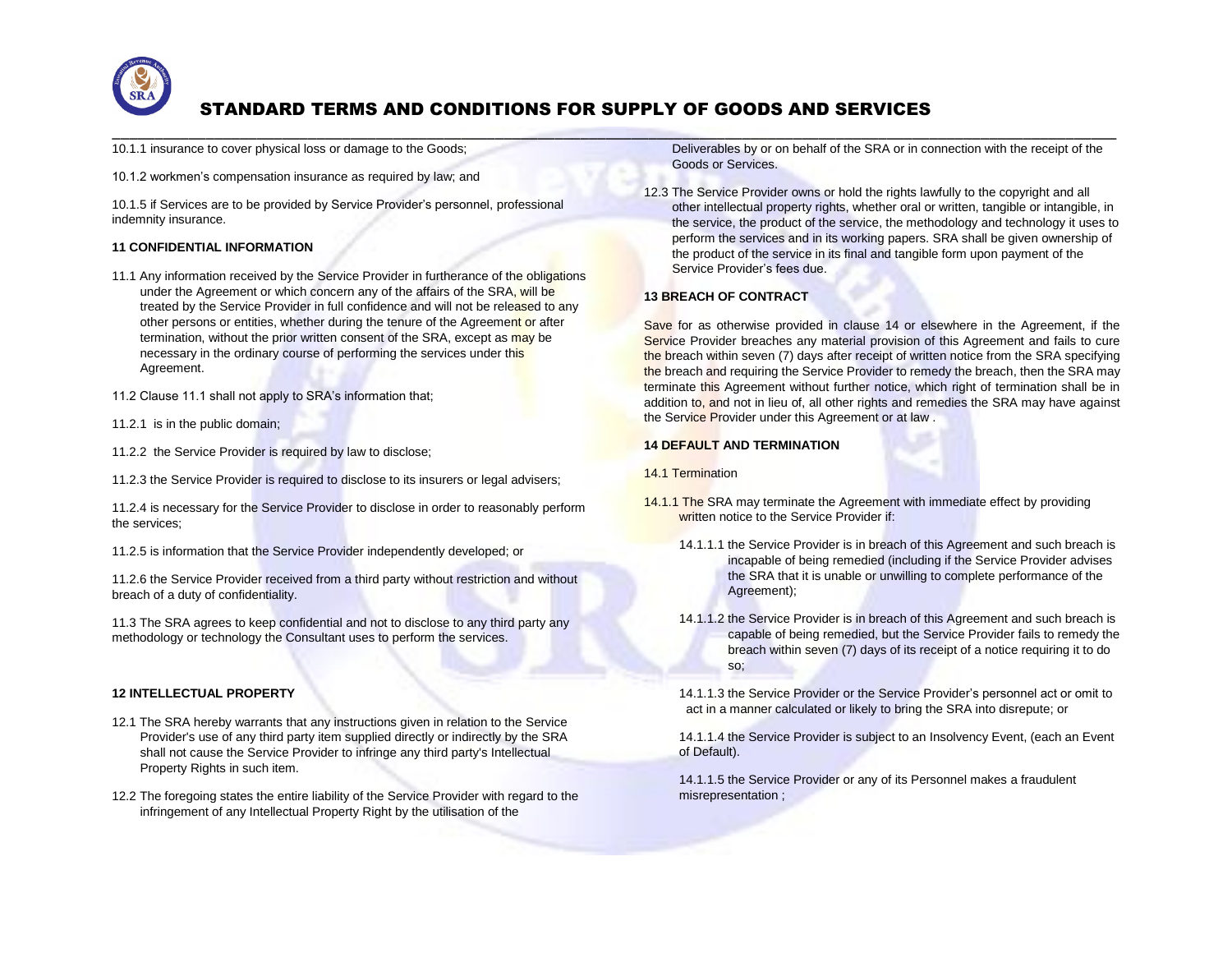

\_\_\_\_\_\_\_\_\_\_\_\_\_\_\_\_\_\_\_\_\_\_\_\_\_\_\_\_\_\_\_\_\_\_\_\_\_\_\_\_\_\_\_\_\_\_\_\_\_\_\_\_\_\_\_\_\_\_\_\_\_\_\_\_\_\_\_\_\_\_\_\_\_\_\_\_\_\_\_\_\_\_\_\_\_\_\_\_\_\_\_\_\_\_\_\_\_\_\_\_\_\_\_\_\_\_\_\_\_\_\_\_\_\_\_\_\_\_ 14.1.1.5 the Service Provider fails to render delivery or to perform the service in accordance with professional standards.

- 14.1.2 The SRA may terminate this agreement without cause and without any penalty, by written notice prior to the date of termination of the agreement; provided, however, that no such termination under this clause shall be construed as entitling the SRA to be found without fault or without liability where it has breached the agreement.
- 14.2 Recovery of the SRA's costs

If the Service Provider defaults and the SRA terminates the Agreement under clause 14.1.1, the SRA may engage others to, or itself, carry out any part or the whole of the remaining Supply. The SRA may determine the reasonable cost so incurred by the SRA and any other Losses sustained by the SRA as a consequence, and the same will constitute a debt due and owing by the Service Provider to the SRA.

- 14.4 Procedure upon termination or taking work out of hands
- 14.4.1 If the SRA terminates the Agreement or engages others to carry out or itself carries out any part or the whole of the remaining Supply, the SRA may without payment of compensation to the Service Provider:
	- 14.4.1.1 take possession of all documents (including design documentation) and the like in the Service Provider's possession which is connected with the Supply and reasonably required by the SRA to facilitate completion of the Supply; and
	- 14.4.1.2 take an assignment of the Service Provider's rights and benefits under any contracts with sub-Service Providers, including any warranties and guarantees (the Service Provider must do all things necessary to effect such an assignment).

# **15 DISPUTE RESOLUTION**

15.1 Any dispute or controversy arising from the implementation or application of this Agreement shall be settled by negotiation, with a view to an amicable settlement.

15.2 If any matter remains unresolved after such negotiations referred to in Clause 15.1 above, this shall be resolved by means of arbitration. The arbitrator shall be appointed by the Law Society of Swaziland.

15.3 Any party shall be entitled to demand in writing that the dispute be referred for arbitration within seven (7) days after an agreement could not be reached.

15.4 The finding of the arbitrator shall be final and binding on the parties and may be made an order of court should one of the parties fail, refuse or neglect to give effect to the arbitrator's finding or award.

15.5 Otherwise save for the generality of this clause the parties shall reserve the right to refer such dispute to a court with competent jurisdiction.

## **16. SPECIAL CONDITIONS ON TAXATION**

16.1 Where the SRA engages a non-local Service Provider to supply Goods or performs services for it, these special terms and conditions on taxation shall apply;

- 16.1.1 The Service Provider shall be obliged to pay all taxes on any moneys paid to it by the SRA including but not limited to income tax or withholding tax, as the case may be, and to that end, the SRA shall be entitled to deduct and withhold from any fees due to the Service Provider any money due as tax in accordance with the laws of the Kingdom of Swaziland.
- 16.2.1 Notwithstanding clause 16.1.1, it is recorded that the parties do accept that if there exist a tax treaty (the "Treaty") signed between the government of the Kingdom of Swaziland and the country of residence of the Service Provider, which treaty shall relate to the avoidance of double taxation and the prevention of fiscal evasion with respect to the taxes on income, the provisions of such Treaty shall form part of these terms and conditions.

# **17 GENERAL PROVISIONS**

## 17.1 Assignment

- 17.1.1 The Service Provider may not sub-contract, assign, novate, transfer or otherwise dispose of or any or all of its rights and/or obligations under the Agreement without the prior written consent of SRA.
- 17.1.2 The Service Provider is liable for the acts and omissions of its personnel and its affiliates, sub-contractors and Service Providers, and each of their personnel, as if such acts and omissions were those of the Service Provider.
- 17.2 Entire Agreement

The Agreement contains the entire agreement and understanding between the parties on everything connected with the subject matter of this Agreement and supersedes any prior agreement or understanding on anything connected with that subject matter.

17.3 Severability